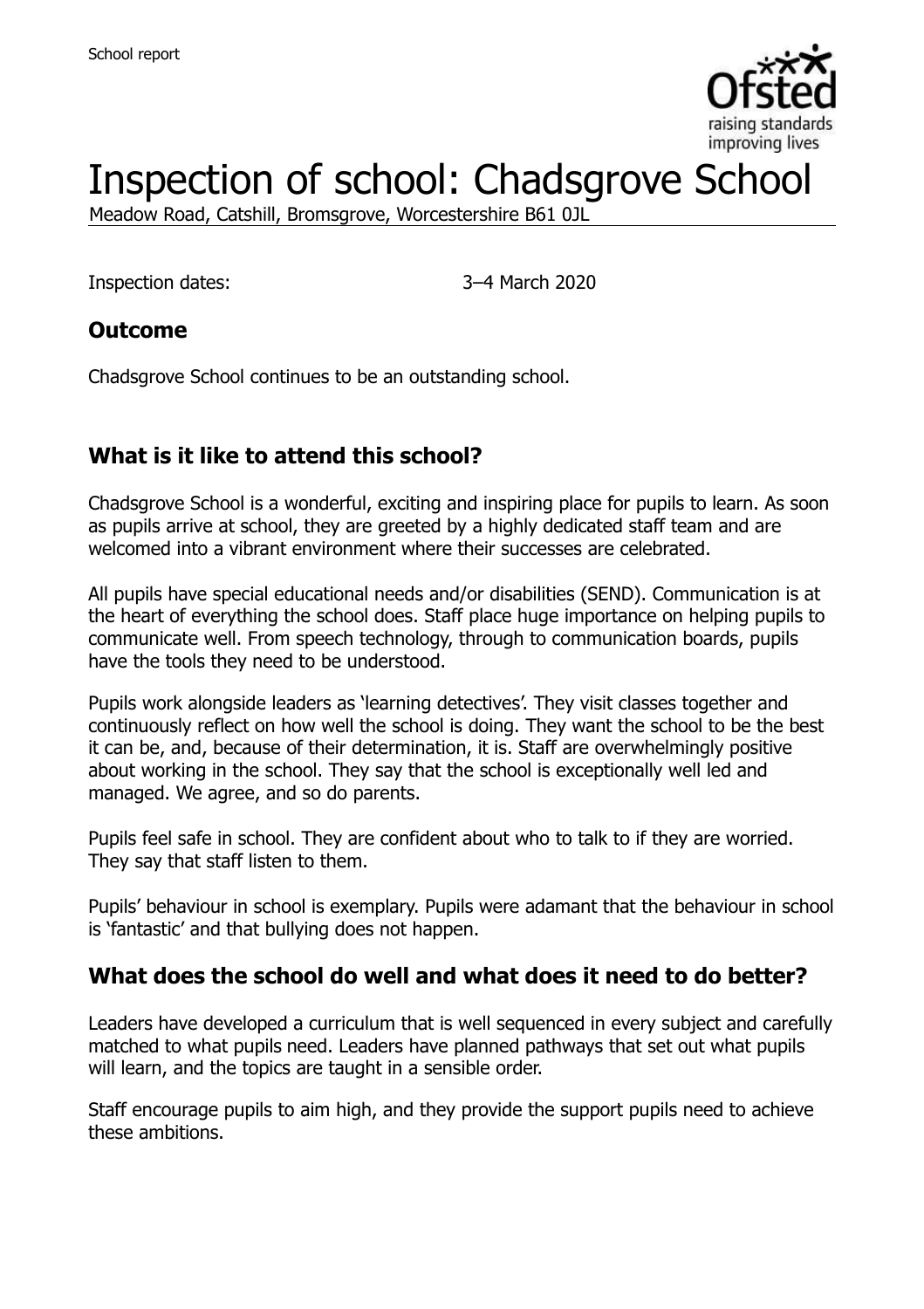

Lessons are very well planned. Teachers sequence lessons so that they build on pupils' previous knowledge and skills. Pupils know their targets, which are linked to the outcomes in their education, health and care (EHC) plans. The curriculum is well planned and sequenced. It provides pupils with opportunities to revisit work. These opportunities ensure that pupils are remembering more and learning more.

The early years provides an exceptional start for children in the school. Staff are talented and well trained. They quickly develop excellent relationships with all children. These relationships enable children to trust staff and feel safe. As a result, children in the early years rapidly learn the vital communication, physical and social skills that they need.

Staff are committed to developing pupils' love of reading. Leaders do not put a ceiling on pupils' reading abilities. We saw older pupils confidently engaging in challenging extracts from 'Dracula'. The new well-stocked library is one of the many areas where pupils can find and read high-quality books. Pupils can also access books in every classroom.

Leaders know that pupils need to develop both pre-phonic and phonic skills to become successful readers. They have developed a unique and individual approach to teach pupils these skills. An extensive range of therapists are on hand to support the teaching teams. As a result, teachers skilfully match pre-phonics teaching to the needs of all pupils.

Pupils with the most complex needs are highly motivated and engaged by the super books and stories that teachers have written for them. Inspectors saw staff reading these books with imagination and creativity. Teachers use sounds, smells and touch in an engaging and animated way to bring books to life.

The excellent sixth form provides students with a broad curriculum. Teachers in the sixth form create personalised learning programmes for students. They also provide them with a range of other experiences and opportunities. For example, an extensive range of workrelated opportunities helps students prepare for the world of work. As a result, students make informed decisions about their future. For example, students told us how the school had inspired them to want to go on to college to learn business skills so that they can run their own business. Other pupils and students are motivated by Ted, the school dog, to take regular exercise and to walk independently. They take Ted for regular walks to build up their stamina and confidence.

Leaders invest considerable time and resources into ensuring that staff receive excellentquality training. Staff value it. Because of this high-quality training, teachers know what pupils need and how to help them learn.

Leaders provide a rich and varied range of opportunities for pupils. They are keen to provide opportunities for pupils' wider personal development. They plan activities that the pupils will enjoy. For example, inspectors saw some pupils learning to play Beethoven using eye-gaze technology.

The school has a link with the City of Birmingham Symphony Orchestra (CBSO). Teachers help the CBSO staff to understand how pupils communicate and respond. As a result, the CBSO staff are able to plan highly engaging music sessions, which the pupils enjoy and respond to.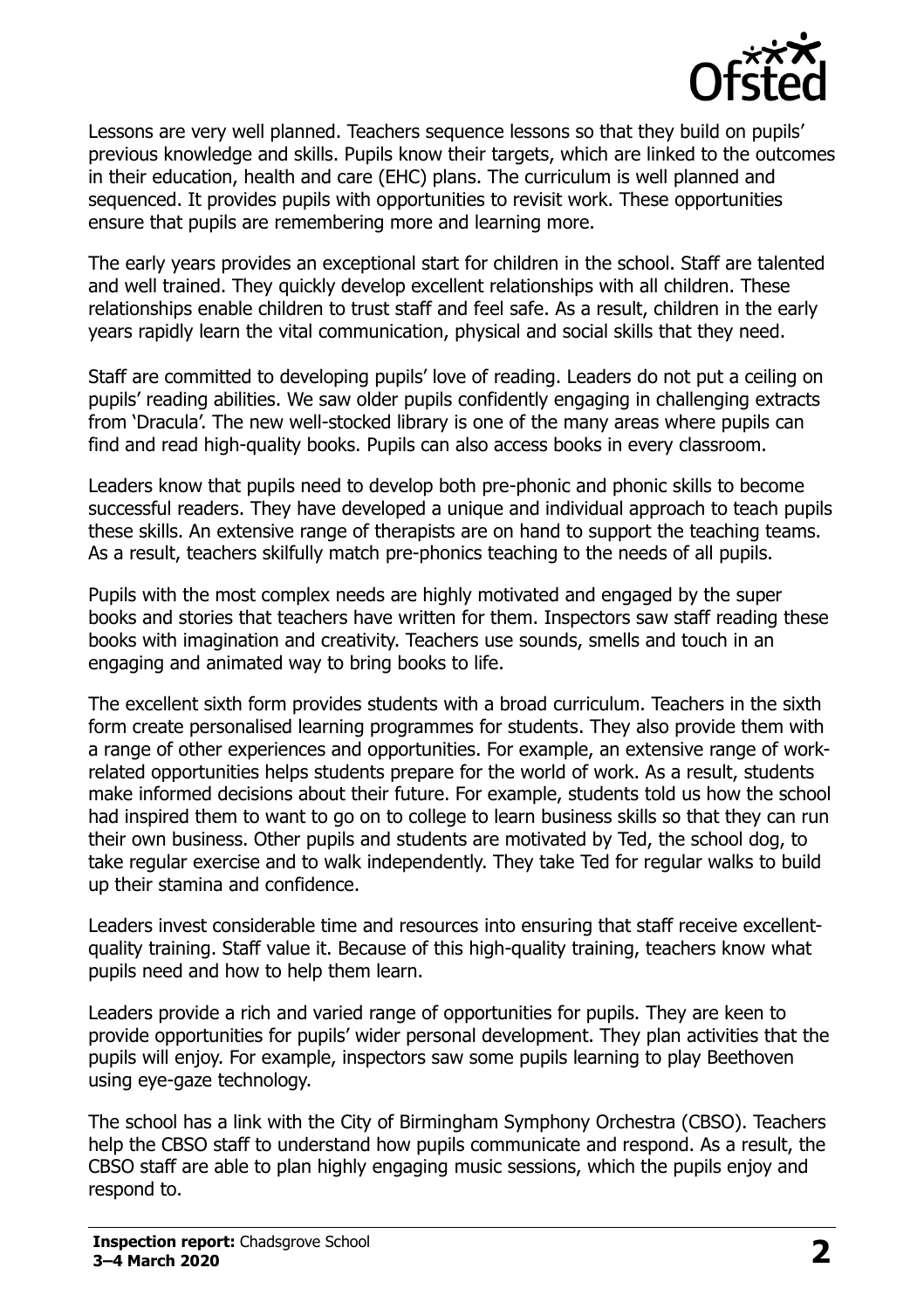

Leaders want pupils to contribute to the decisions that they make. The school council worked with staff to agree on a list of school values. Staff promote these school values through the curriculum. For example, during lessons and when playing in the stimulating outdoor play areas, pupils learn about friendship and respect. Consequently, behaviour is excellent, and attitudes to learning are very positive.

Pupils love coming to this school. They work hard to succeed, and they make friendships.

# **Safeguarding**

The arrangements for safeguarding are effective.

Leaders have developed a strong safeguarding culture in the school. They prioritise training for staff. Leaders and staff are quick to act to keep pupils safe.

The staff are a highly dedicated team that is particularly attuned to the additional risks their pupils might face. Staff are clear about the processes they should follow if they have concerns. Governors take their roles very seriously and are well informed about safeguarding. They play their part in helping to keep pupils safe.

Through the carefully planned personal, social and health education (PSHE) curriculum, pupils learn how to keep themselves safe. For example, older pupils learn how to keep themselves safe when communicating with others online.

# **Background**

When we have judged a special school to be outstanding, we will then normally go into the school about once every four years to confirm that the school remains outstanding. This is called a section 8 inspection of a good or non-exempt outstanding school. We do not give graded judgements on a section 8 inspection. However, if we find some evidence that the school standards may be declining, then the next inspection will be a section 5 inspection. Usually this is within one to two years of the date of the section 8 inspection. If we have serious concerns about safeguarding, behaviour or the quality of education, we will convert the section 8 inspection to a section 5 inspection immediately.

This is the second section 8 inspection since we judged the school to be outstanding on 13 November 2012.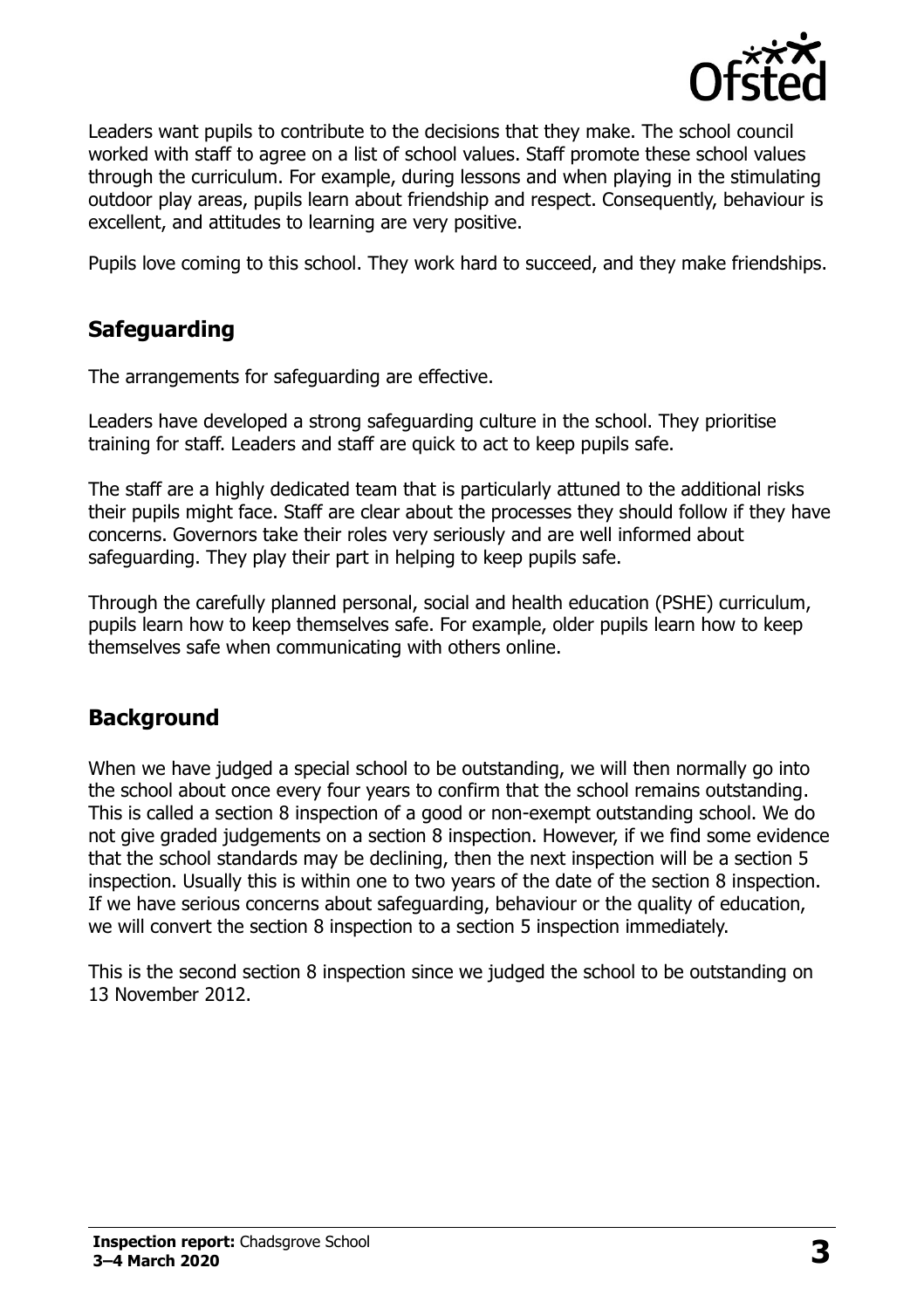

#### **How can I feed back my views?**

You can use [Ofsted Parent View](https://parentview.ofsted.gov.uk/) to give Ofsted your opinion on your child's school, or to find out what other parents and carers think. We use Ofsted Parent View information when deciding which schools to inspect, when to inspect them and as part of their inspection.

The Department for Education has further [guidance](http://www.gov.uk/complain-about-school) on how to complain about a school.

If you are the school and you are not happy with the inspection or the report, you can [complain to Ofsted.](https://www.gov.uk/complain-ofsted-report)

#### **Further information**

You can search for [published performance information](http://www.compare-school-performance.service.gov.uk/) about the school.

In the report, '[disadvantaged pupils](http://www.gov.uk/guidance/pupil-premium-information-for-schools-and-alternative-provision-settings)' refers to those pupils who attract government pupil premium funding: pupils claiming free school meals at any point in the last six years and pupils in care or who left care through adoption or another formal route.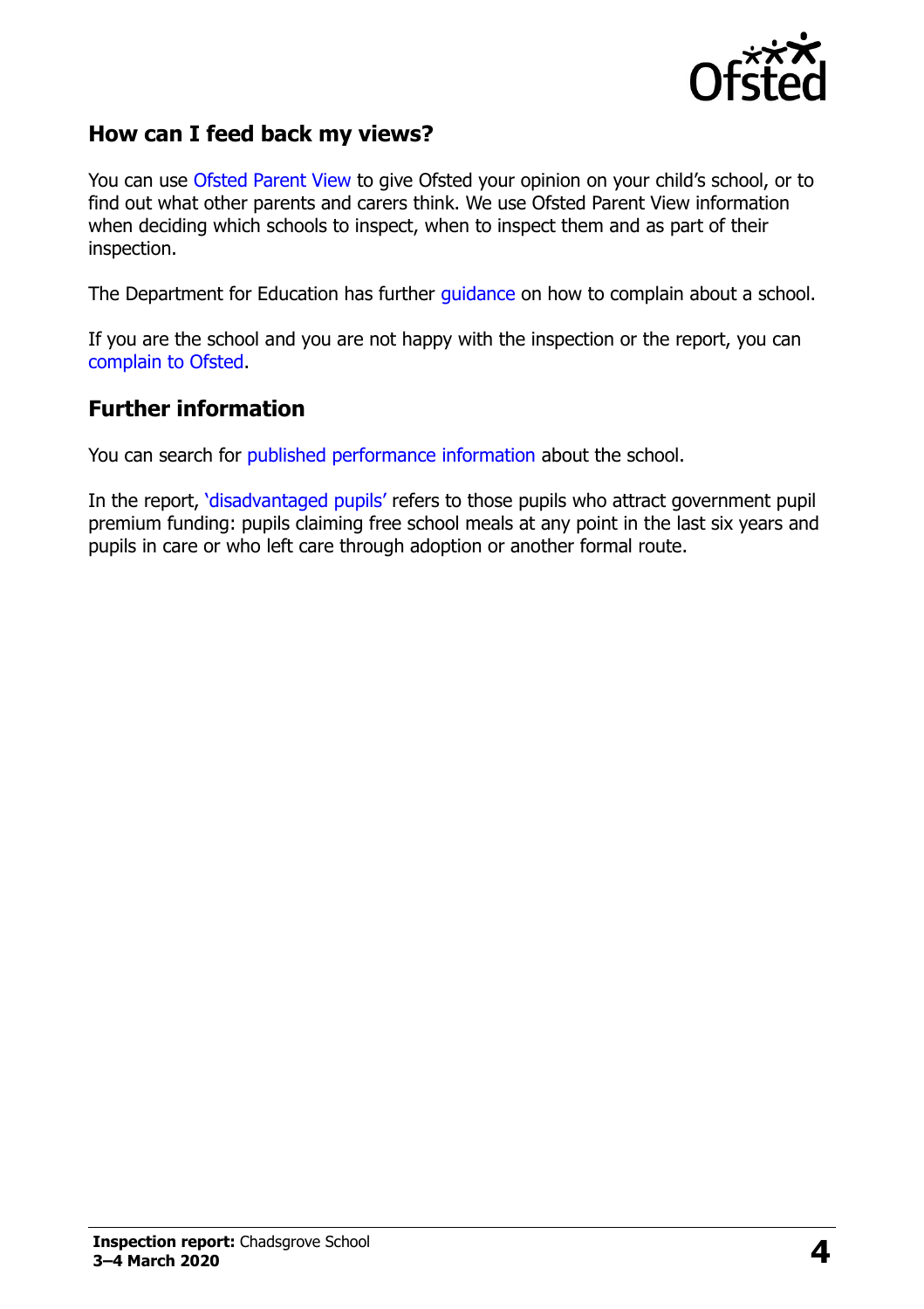

### **School details**

| Unique reference number                            | 117062                                                               |
|----------------------------------------------------|----------------------------------------------------------------------|
| <b>Local authority</b>                             | Worcestershire                                                       |
| <b>Inspection number</b>                           | 10088600                                                             |
| <b>Type of school</b>                              | Special school                                                       |
| <b>School category</b>                             | Maintained special                                                   |
| Age range of pupils                                | 2 to 19                                                              |
| <b>Gender of pupils</b>                            | Mixed                                                                |
| <b>Gender of pupils in sixth-form</b><br>provision | Mixed                                                                |
| Number of pupils on the school roll                | 131                                                                  |
| Of which, number on roll in the sixth<br>form      | 23                                                                   |
| <b>Appropriate authority</b>                       | The governing body                                                   |
| <b>Chair of governing body</b>                     | Lorraine Petersen                                                    |
| <b>Headteacher</b>                                 | Deb Rattley                                                          |
| Website                                            | www.chadsgroveschool.org.uk                                          |
| Date of previous inspection                        | 12 January 2016, under section 8 of the<br><b>Education Act 2005</b> |

#### **Information about this school**

- The school caters for pupils with SEND. Most pupils have an EHC plan.
- The school has provision for two-year-old children.
- The school currently uses alternative provision for a small number of pupils. These pupils attend the National Institute of Conductive Education, Russell Road, Birmingham.
- The school is a teaching school. As part of its outreach service, Chadsgrove School supports pupils in other Worcestershire schools.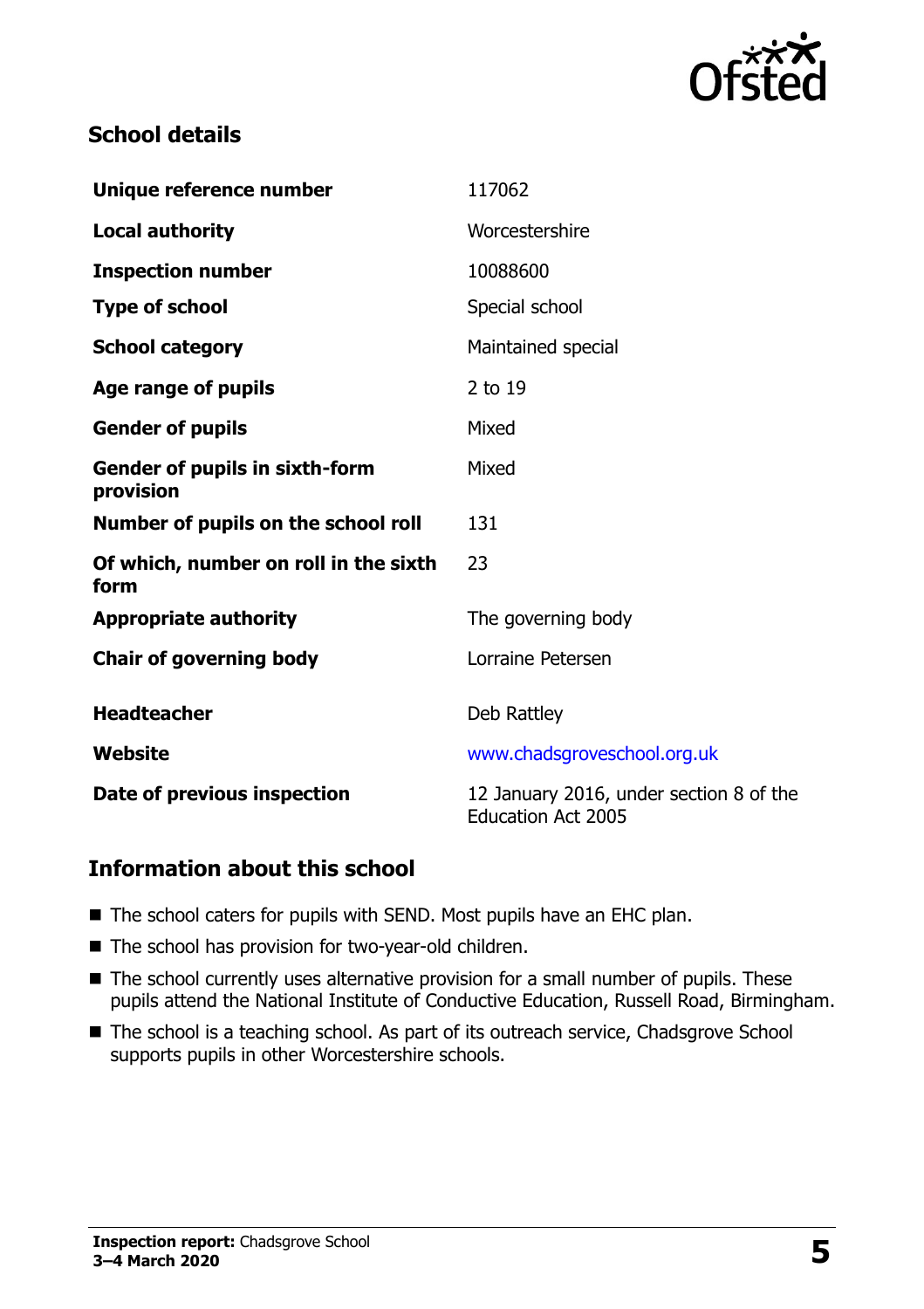

# **Information about this inspection**

- During the inspection, we had formal meetings with the headteacher, senior leaders, subject teachers, governors, teachers, teaching assistants and pupils. We also spoke to the local authority adviser and the school's improvement partner.
- We focused on reading, mathematics and communication during this inspection. Inspectors carried out visits to lessons and looked at the work in pupils' books and talked to pupils about their learning in these subjects. We also listened to pupils read.
- Inspectors spoke with parents and took account of the responses to Ofsted's Parent View questionnaire and free-text service. We considered the views of staff and took account of the responses to the online staff survey.
- We explored the school's safeguarding arrangements and reviewed leaders' safety records and site security. Inspectors also talked to staff and governors about safeguarding and to pupils about how they keep themselves safe. We checked the school's single central record and met with the school's designated safeguarding lead and the deputy designated safeguarding lead to discuss their work to keep pupils safe.
- We looked at a range of school documentation including information about behaviour, attendance and leaders' plans to improve the school and the curriculum.

#### **Inspection team**

Amanda Clugston, lead inspector **Ofsted Inspector** 

Derek Barnes Ofsted Inspector